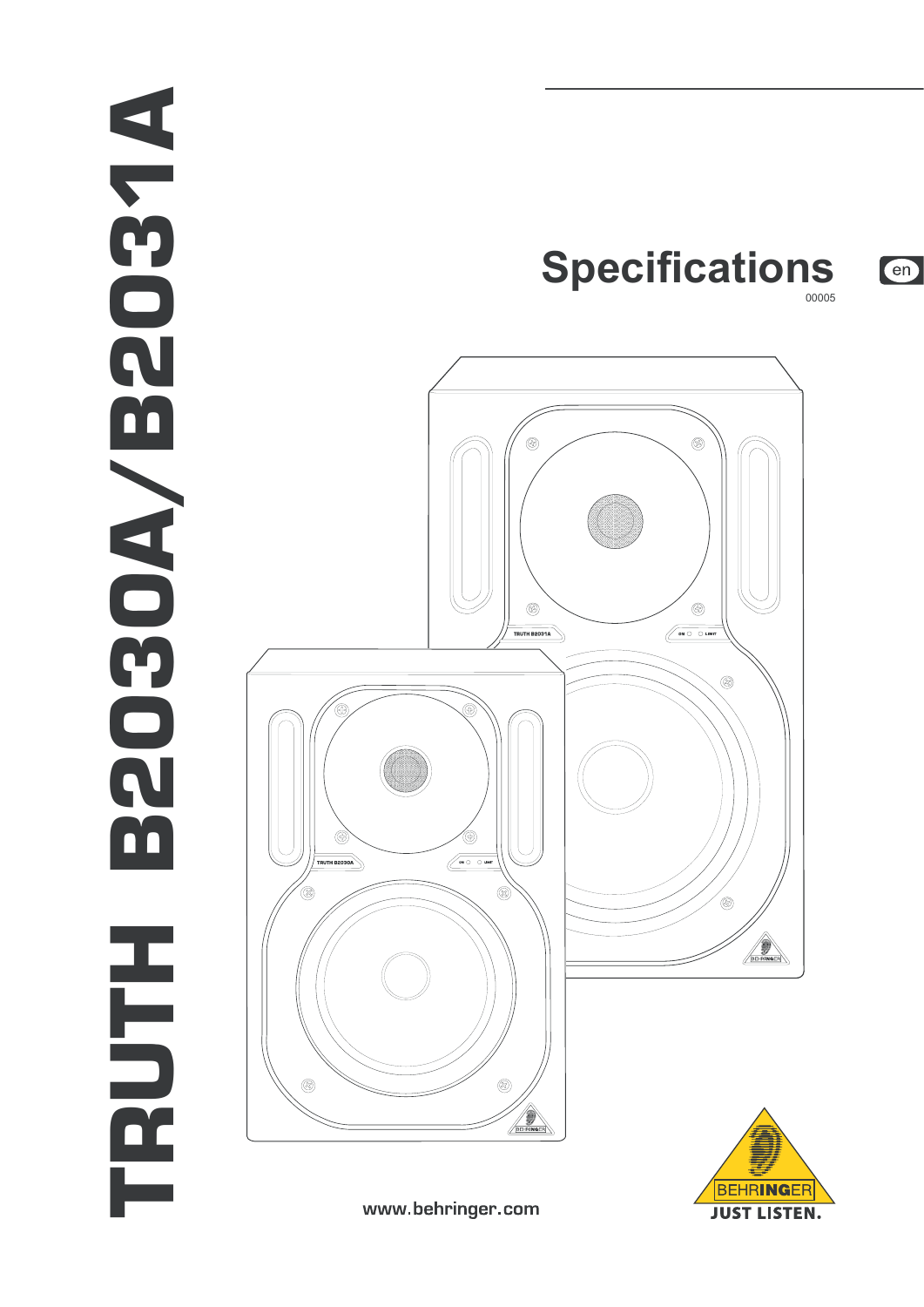## TRUTH B2030A/B2031A



- $\triangle$  B2030A:
	- Built-in 75- and 35-Watt power amps with enormous power reserve
	- Long-throw 6 ¾" woofer with special polypropylene diaphragm and deformation-resistant aluminum die-cast chassis
- ▲ B2031A:
	- Built-in 150- and 75-Watt power amps with enormous power reserve
	- Long-throw 8 ¾" woofer with special polypropylene diaphragm and deformation-resistant aluminum die-cast chassis
- ▲ Ultra-linear frequency response from 50 Hz to 21 kHz with individual frequency diagrams
- Ultra-high resolution ferrofluid-cooled tweeter
- $\blacktriangle$  Controlled dispersion characteristics and extremely large "sweet spot" owing to the unique BEHRINGER wave guide technology
- ▲ Active crossover network with 4th order Linkwitz-Riley filters
- $\triangle$  Adjustable to a wide range of acoustic conditions and subwoofer operation
- $\triangle$  Separately controlled limiter for low and high frequency overload protection
- $\triangle$  Automatic standby mode (defeatable)
- $\blacktriangle$  Magnetic shielding allows placement near computer monitors
- $\triangle$  Delivered as "matched pairs" with individual frequency diagrams
- $\triangle$  Servo-balanced inputs with XLR and  $\frac{1}{4}$ " TRS connectors
- ▲ High-quality components and exceptionally rugged construction ensure long life
- ▲ Conceived and designed by BEHRINGER Germany

'en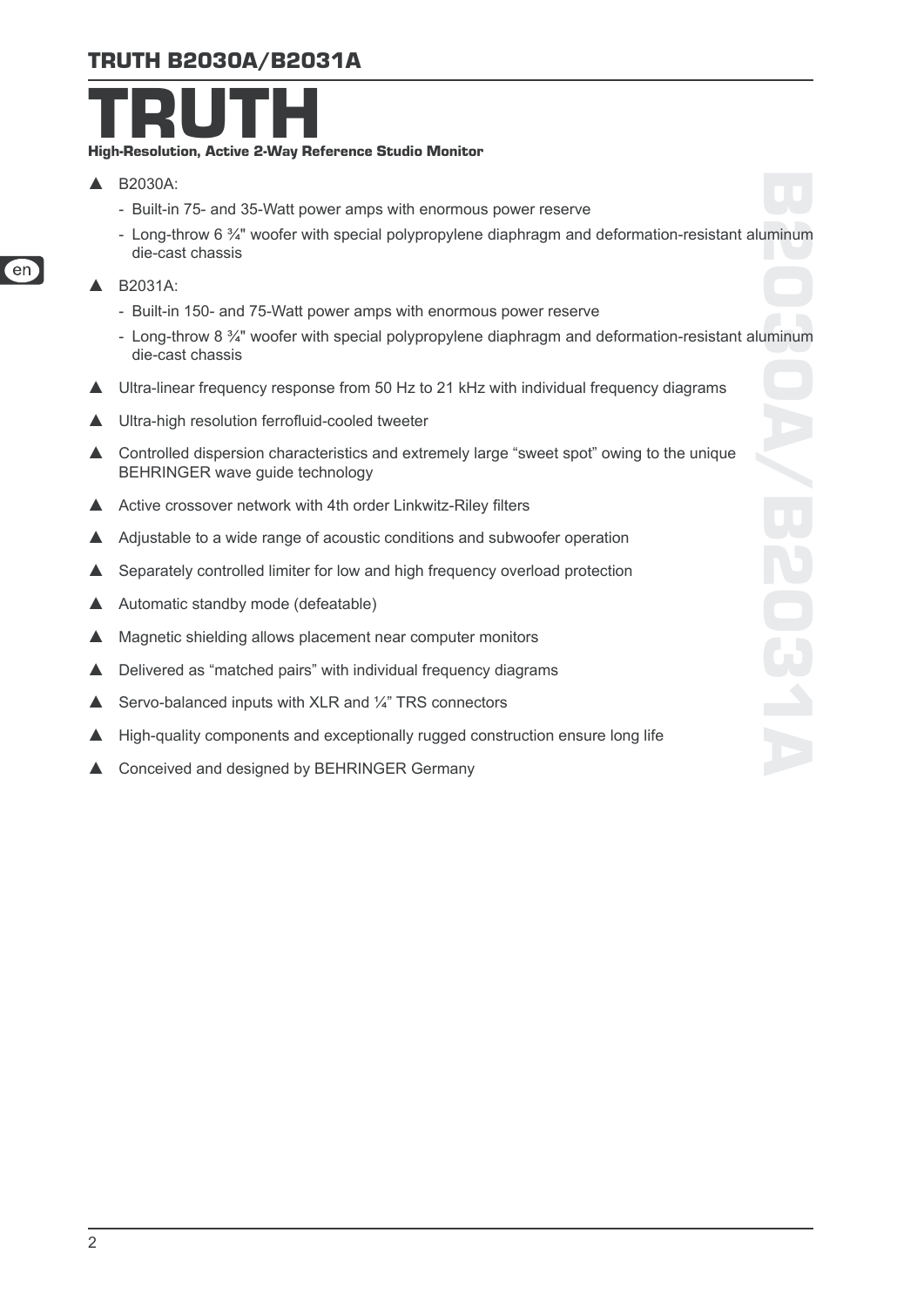## **Specifications**

| <b>Audio Inputs</b>                        |                                                 |
|--------------------------------------------|-------------------------------------------------|
| B2030A/B2031A                              |                                                 |
| <b>XLR</b> connector                       | servo-balanced input                            |
| <b>1/4" TRS</b>                            | servo-balanced input                            |
| Input impedance                            | 10 $k\Omega$                                    |
| Max. input level                           | $+22$ dBu                                       |
| <b>Components</b>                          |                                                 |
| B2030A                                     |                                                 |
| Tweeter                                    | 3/4" ferrofluid-cooled dome                     |
| Woofer                                     | 6 %" polypropylene diaphragm                    |
| B2031A                                     |                                                 |
| Tweeter                                    | 1" ferrofluid-cooled dome                       |
| Woofer                                     | 8 % polypropylene diaphragm                     |
| <b>Amplifier</b>                           |                                                 |
| <b>Power Woofer</b>                        |                                                 |
| B2030A/B2031A                              |                                                 |
| RMS @ 0.1 % THD                            | 80 W @ 4 Ω                                      |
| Peak power                                 | 320 W @ 4 Ω                                     |
| <b>Power Tweeter</b>                       |                                                 |
| B2030A                                     |                                                 |
| RMS @ 0.1 % THD                            | $20 W$ @ 6 $\Omega$                             |
| Peak power                                 | 80 W @ 6 Ω                                      |
| B2031A                                     |                                                 |
| RMS @ 0.1 % THD<br>Peak power              | 25 W @ 4 Ω<br>100 W @ $4 \Omega$                |
|                                            |                                                 |
| <b>Crossover</b>                           |                                                 |
| B2030A/B2031A                              |                                                 |
| <b>Type</b>                                | active, 4th order Linkwitz-Riley<br>2 kHz       |
| Crossover frequency                        |                                                 |
| <b>System Specification</b>                |                                                 |
| B2030A                                     |                                                 |
| Frequency response                         | 50 Hz to 21 kHz                                 |
| Sound pressure level                       | max. 113 dB SPL @ 1 m (pair)                    |
| B2031A                                     |                                                 |
| Frequency response<br>Sound pressure level | 50 Hz to 21 kHz<br>max. 116 dB SPL @ 1 m (pair) |
|                                            |                                                 |
| <b>Power Supply</b>                        |                                                 |
| <b>Voltage/Fuses</b>                       |                                                 |
| B2030A                                     |                                                 |
| 100 - 120 V~, 50/60 Hz                     | T 2.0 A H 250 V<br>T 1.6 A H 250 V              |
| 220 - 230 V~, 50/60 Hz<br>B2031A           |                                                 |
| 100 - 120 V~, 50/60 Hz                     | T 5.0 A H 250 V                                 |
| 220 - 230 V~, 50/60 Hz                     | T 2.5 A H 250 V                                 |
| <b>Voltage/Supply current</b>              |                                                 |
| B2030A                                     |                                                 |
| 100 - 120 V~, 50/60 Hz                     | max. 1.0 A                                      |
| 220 - 230 V~, 50/60 Hz                     | max. 0.5 A                                      |
| B2031A                                     |                                                 |
| 100 - 120 V~, 50/60 Hz                     | max. 2.0 A                                      |
| 220 - 230 V~, 50/60 Hz                     | max. 1.1 A                                      |
| <b>Mains connection</b>                    |                                                 |
| B2030A/B2031A                              | Standard IEC connector                          |
| <b>Dimensions/Weight</b>                   |                                                 |
| B2030A                                     |                                                 |
| Dimensions (HxWxD)                         | 317 x 214 x 211 mm                              |
|                                            | 12 1/2" x 8 2/5" x 8 1/3"                       |
| Weight                                     | 9.84 kg                                         |
|                                            | 21 2/3 lbs                                      |
| B2031A                                     |                                                 |
| Dimensions (HxWxD)                         | 400 x 250 x 290 mm                              |
| Weight                                     | 15 3/4" x 9 13/16" x 11 3/8"<br>15 kg<br>33 lbs |
|                                            |                                                 |

BEHRINGER is constantly striving to maintain the highest professional standards. As a result of these efforts, modifications may be made from time to time to existing products<br>without prior notice. Specifications and appea

en